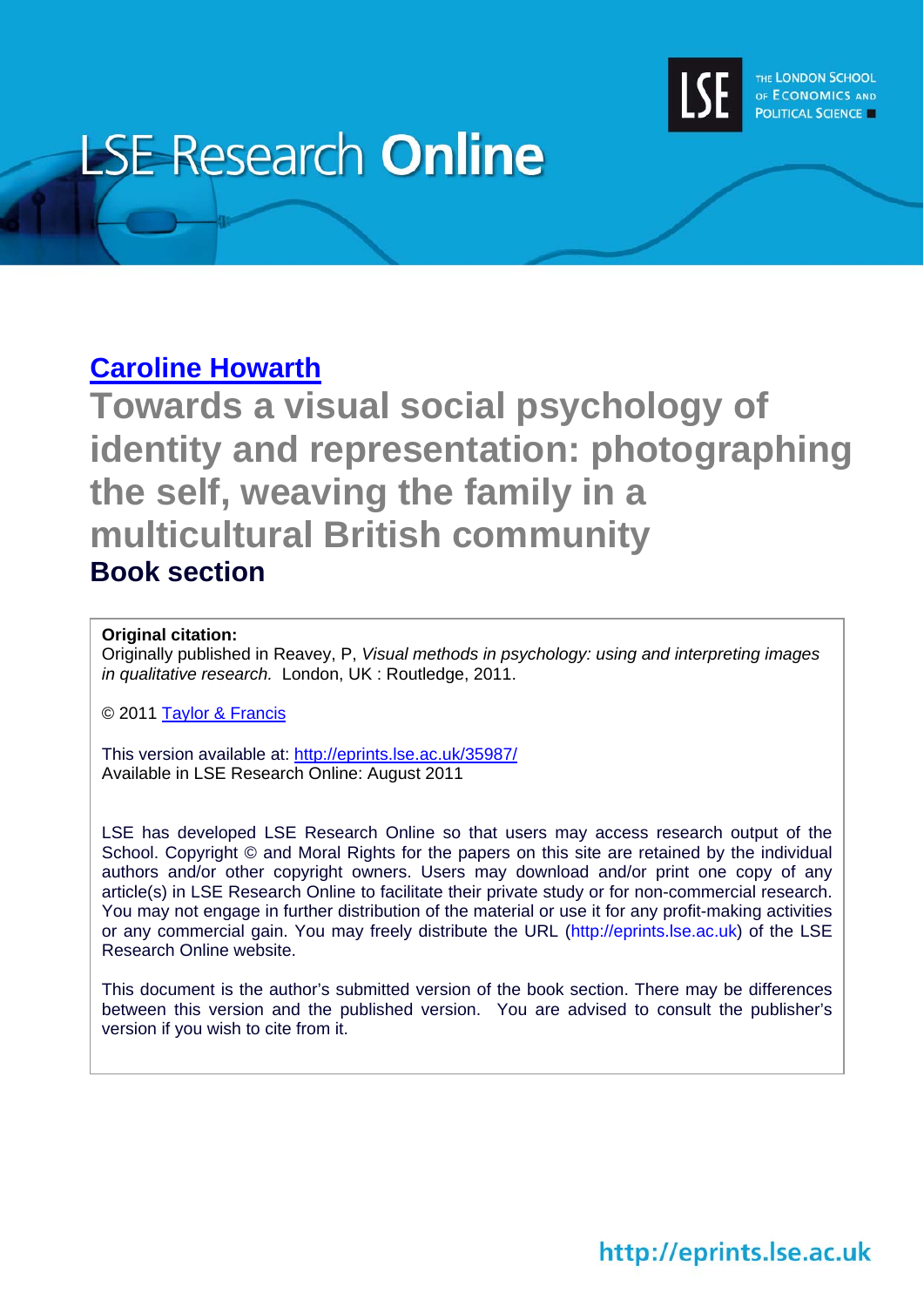# Howarth, C. (2011) In *Visual psychologies: using and interpreting images in qualitative research.* Edited by P. Reavey. London: Routledge

# Towards a Visual Social Psychology of Identity and Representation: photographing the self, weaving the family in a multicultural British community

## **Caroline Howarth (LSE)**

 $\overline{a}$ 

Social Psychology has long recognised the role of the visual in the development of identity, representations of others and prejudice (Forrester, 2000). The images that others have of us impact on identity as we develop a sense *and a vision* of self. The images and so representations that others have of us sometimes affirm or jar with our own image of who we are (Howarth, 2002). Research within the Social Representations tradition (Moscovici, 1998), for example, demonstrates the ways in which representations produce, extend, threaten and sometimes transform different social identities (see Moloney and Walker, 2007, for a useful edited collection). Yet, methodologically, there are few empirical studies that practically explore the *actual* production of self-images or the contestation of stigmatising representations of particular communities.<sup>1</sup> As Forrester (2000) has commented "it is a little surprising that photography has rarely been used in psychology either as a basis for analysing cultural conceptions of the self-display, or as a methodological tool in research exploring the relationship between self-concept and presentation" (p. 168). In this chapter I examine one community-based arts project that does precisely this: it uses art (photography, painting and weaving) as a medium to examine the images that people hold of themselves and explore how far these correspond to and contest others" sometimes negative images of them.

Traditionally Social Psychology uses interviews, focus groups or surveys to capture people"s sense of themselves and feelings about social stereotypes that relate to them. For example in my first study on identity (Howarth, 2000), I examined how young people

 $1$  The main exceptions to this come from photo elicitation studies (see Stanczak, 2007, for a good collection from Sociology) and social psychological analyses of images of "others" in a discursive or social representations tradition (e.g. Moloney, 2007). Such studies have been criticised as they "may be limited by the researcher"s interests" and so miss what is meaningful to the participants (Clark-Ibáñez, 2007, p. 167). Rarely do studies look at the actual production of images themselves, as we do here, directed by the research participants and produced in collaboration with researchers.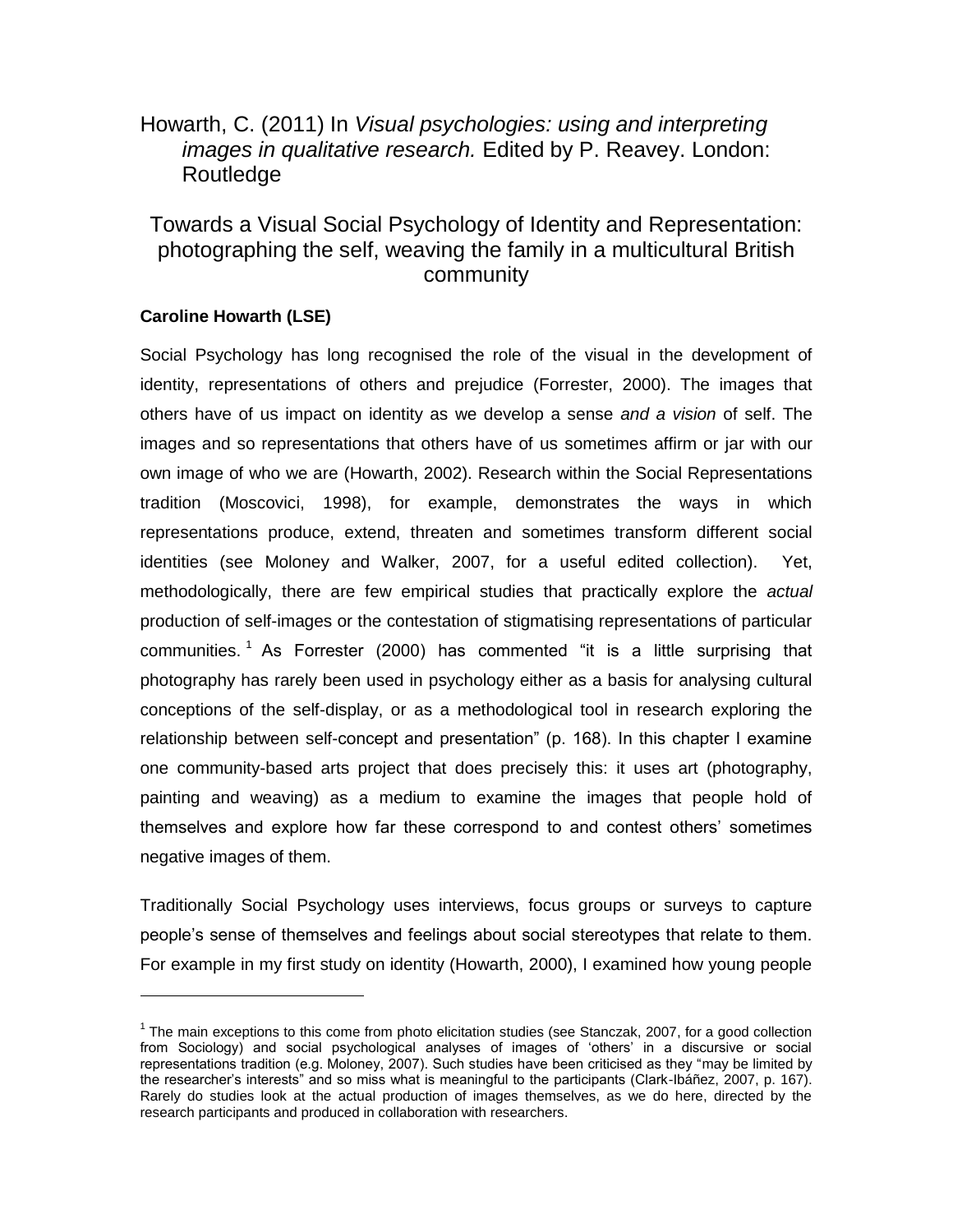living in Brixton (a suburb of London) felt about the different social stereotypes of Brixton (or social representations of Brixton). In the main, I used semi-structured interviews and focus groups to access how people related to Brixton, how far they developed a "Brixtonite" identity or distanced themselves from the often racialised and negative representations of the area (Howarth, 2002). These standard methods served the study well and revealed important aspects of the participants' struggle for identity.

However, in this first study, I also analysed a television documentary series about people from Brixton and ran focus groups exploring the images produced in the series and how these could be interpreted by viewers in general. Following Gillespie (1995), I wanted to reveal the "mediated messages, through the eyes of her informants themselves" (p.1) and so I asked the focus group participants to consider both the encoding and the decoding of the programme (Hall, 1997). In many ways, the media programme and related focus groups went to the heart of the issue – the very *visual* significance of representations of Brixton, something taken-for-granted and simultaneous avoided as too sensitive or political to discuss. This was the racialisation of people from Brixton, the psychological politics of this and people"s collaborative efforts to reconstrue negative representations of Brixton in more positive ways. Hence the visual methods led to an important finding*: identity is both restricted by and liberated by its very visibility*. (Ironically it was harder to publish this work as Psychology journals do not accept images.) This early study drew me to visual methods generally which developed into a commitment to explore the visual politics of identity and the value of using visual methods in psychological research.

#### **Using visual methods to explore identity.**

In this research project I collaborated with FUSION, a Black and mixed parentage family group. With funding from *The Arts Council*, FUSION set up workshops to provide a context for children and young people to explore mixed heritage, assert positive cultural identities and develop skills to protect themselves in racist encounters. Together we drew on both a) social psychology to facilitate a clear understanding of the connections between identity, representation and prejudice and b) art – as a means of bringing somewhat abstract concepts to life - such as the gaze, self-image, social representation, narrative and performativity. As other researchers have found (e.g., Banks, 2007; Clark-Ibáñez, 2007), we discovered that visual methods were an ideal methodology to engage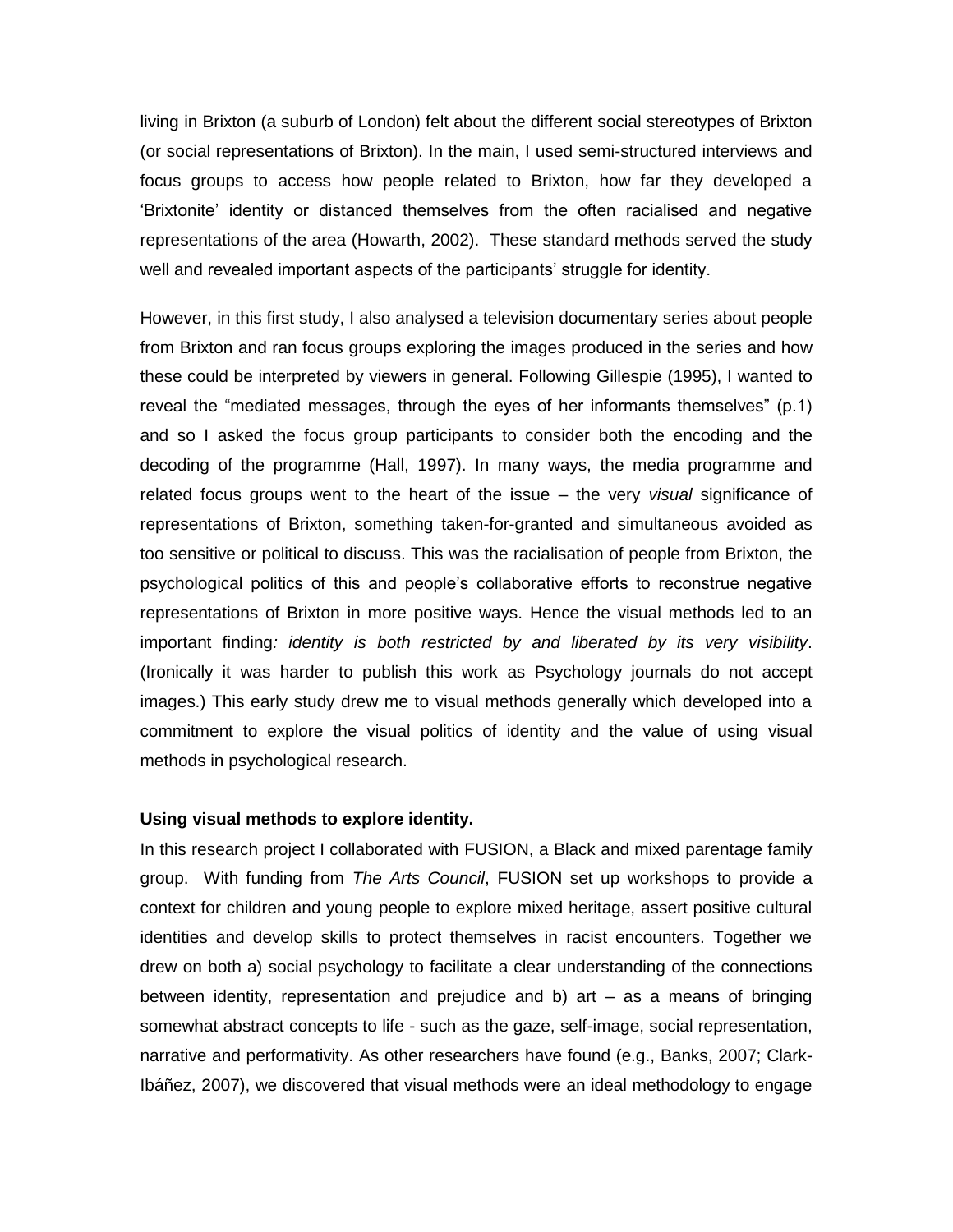young people, to build rapport and disrupt the power dynamics of much social research. The workshops provided an ideal context to explore the value and limitations of visual methodologies as a means of examining the (co)production of identities, the diverse nature of identity (i.e. hybridity) and the ways in which identities are acted out or performed (i.e. performativity).

Following an ethnographic approach (Rose, 1982), I worked very much in the capacity of a participant-observer, recording as much data as possible while assisting the children and, where appropriate, participating myself. Each workshop ran over four days in two different groups: 7 to 10 year old children and 11 to 19 year old teenagers<sup>2</sup>. Experienced artists ran each workshop, with support from FUSION"s art education officer and myself. The artists were highly skilled in using art as a means of subverting common stereotypes, encouraging rich narrative and promoting self-reflection. As a whole, the workshops aimed to promote the expression of secure cultural identities through creative and interactive activities that forged a collective sense of cultural heritage and history. We hoped to create a forum for 'community conversations' (Campbell, Nair, Maimane and Sibiya, 2007) on identity and a space to develop the social support to overcome prejudice and racism and experiences of exclusion, rejection and hostility.

The children and teenagers in the workshops were used to being seen as "minorities", subjected to stereotypes of otherness and often treated as the object of reifying and racialising representations. As bell hooks has argued, to be an object of reifying representations is to the lose the power to represent one"s self and so to lose the possibility for being recognised as one sees one"s self. Creating a space to work with images of the self was important. In the photography workshop, the children and teenagers took photographs of themselves and painted over these – discussing the ways in which they saw themselves and understood others" images of them. In the weaving workshop, family groups told stories of connection, belonging and cultural identity while weaving together fabrics, wools and maps into individual, family and collective weaves. (These activities are discussed in greater detail below.) As other researchers have found "making and sharing photographs can be helpful in generating rapport" (Gold, 2007, p. 145). I found the experience very powerful and the resulting data

<sup>&</sup>lt;sup>2</sup> As the focus in the weaving workshop was on family heritage, one or two main carers participated alongside their children.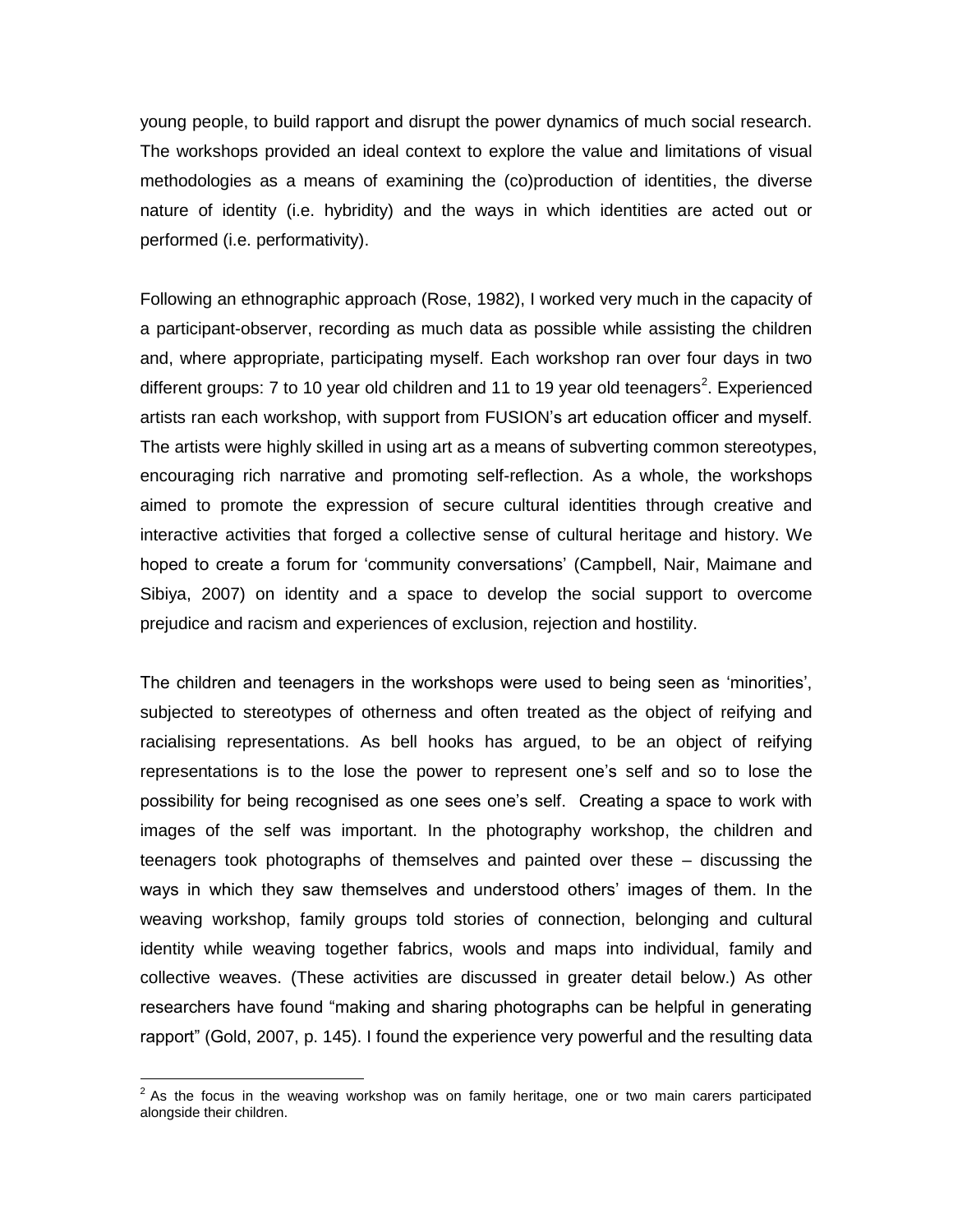incredibly rich. The analysed data included the photos and the weaves, cultural artefacts brought in from home, group discussions within the workshops, recorded interviews participants made with one another and focus groups with participants (including children, teenagers and parents).

#### **Interpreting images: connections between representation, identity and power**

The best way of conveying the value of visual methods for this research is to give examples that illustrate the textured connections between representation, identity and power. I suggest that it is necessary to ground these connections in practice otherwise research questions and findings can literally get lost in words. However, without words, without some verbal qualitative data, the images collected in the project would only be interpreted though my eyes. The verbal data contains individual and collective interpretations of what the weaves, paintings and photos mean and how they can be read. Hence the combined analysis of verbal and visual data gives a much richer and more complex picture of the social encounters produced in the workshops and the connections between identity, representation and power. Here I give four examples, using both visual and verbal data, which illuminate four main aspects of the research project:

- *1. Representations as the building blocks of identity*
- *2. The psychological violence of representation*
- *3. The creative possibilities produced in 'doing' identity*
- *4. The power of collaboration and collective identities*

#### *1. Representations as the building blocks of identity*

Social psychology demonstrates that identity is always produced in relationship and is marked by the particular context in which it is performed (Condor, 2006; Tajfel, 1978). One of the mothers made this point<sup>3</sup>:

All names and some personal details (such as nationalities) have been changed in order to protect the identities of the participants.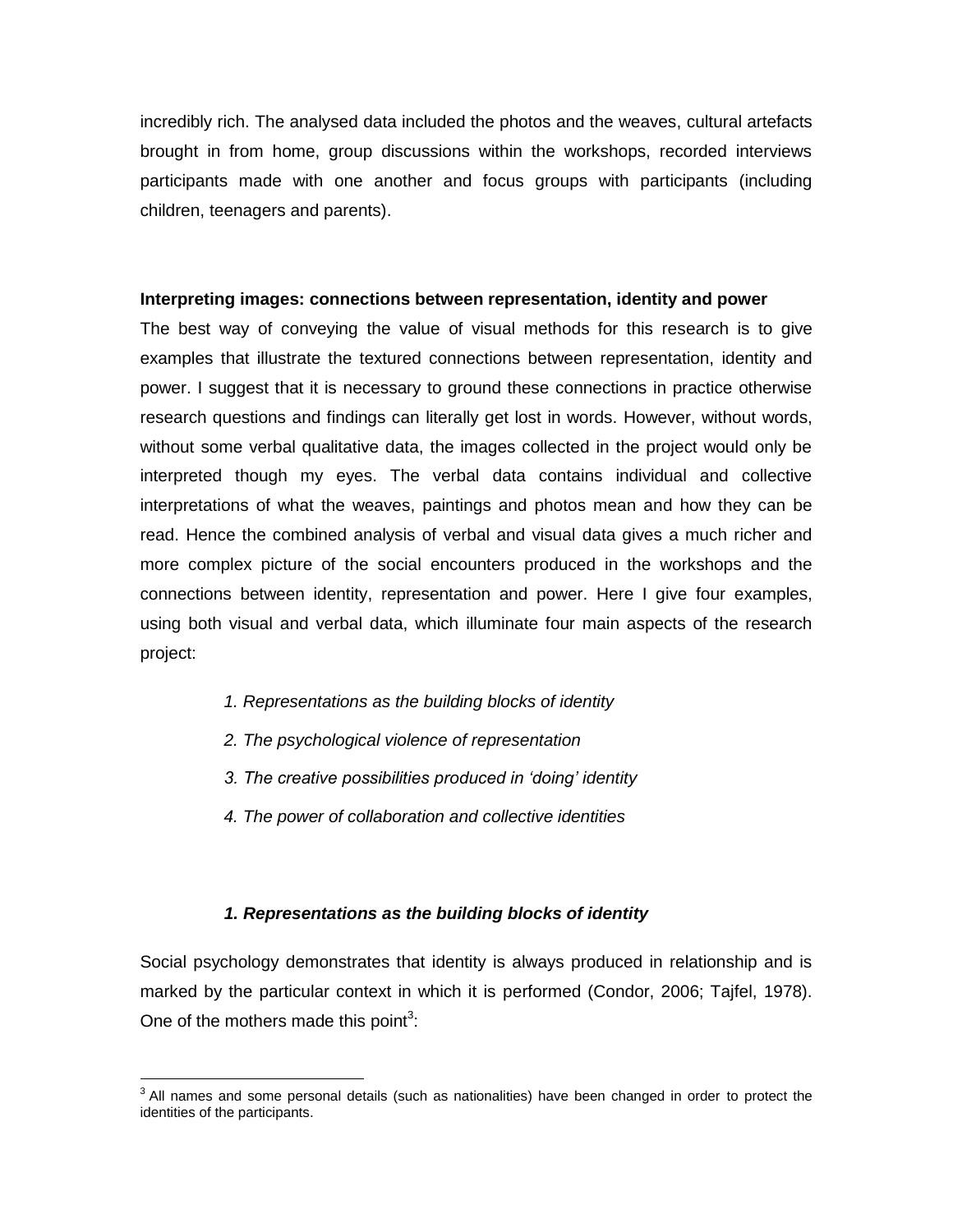Lucie: It (my identity) depends very much on the context – and how other people see me. I am aware of different parts of myself in different situations.

One of the main objectivities in designing the workshops was to produce a particular context that would facilitate a rich, multilayered discussion of identity – focussing cultural identities, cultural heritage, feelings of belonging, connection and disconnection. In both workshops this was done unobtrusively by placing artefacts, books and maps in the room – either simply as a backdrop or as tools. For example, one activity was to produce a family weave – a small weave with different colours and textures of wool to symbolise significant family members. This used a book as the frame on which to actually weave. The artist brought a diverse collection of books which appropriately reflected different cultures. These included well-known books (such as Maya Angelou"s *The Caged Bird Sings,* Nelson Mandela"s *Long Walk to Freedom* and Jung Chang"s *Wild Swans)* and travel guides (for example to West Africa, India and Hong Kong). When discussing the weave and showing it to the others, participants discussed how they ended up choosing particular books that had some connection to their own cultural histories. Indeed, I found that this was what I had done myself in choosing a text that highlights my own connection to Africa:



*Image 1: Daughters of Africa weave*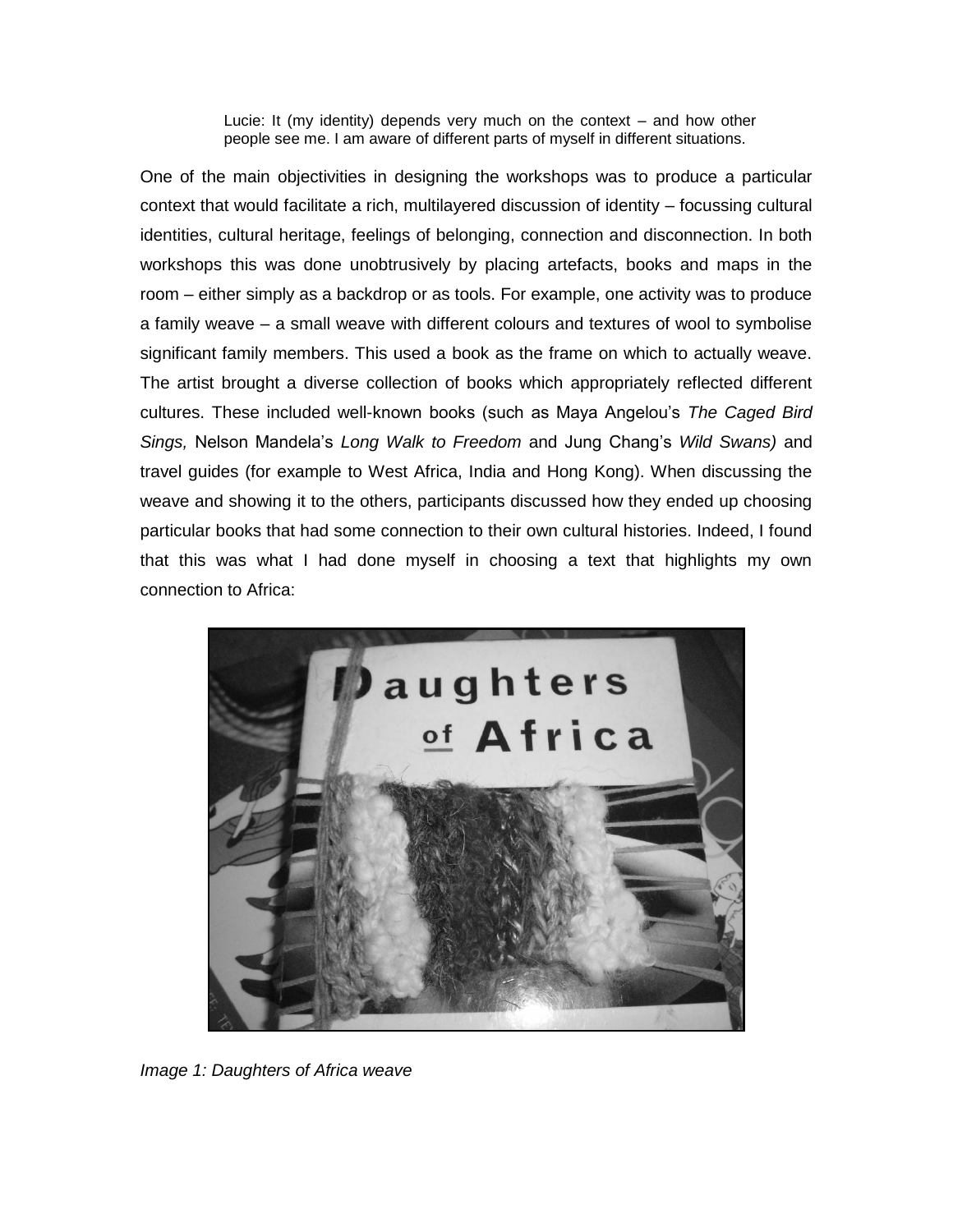The workshops were managed in such a way that I could work very much as a *participant* observer (Rose, 1982) - joining in activities, sharing the stories developed through the art projects and being very open to questions about my own childhood in Kenya and the South Pacific. Some of the other participants had also grown up in Africa or had connections to the Pacific, and this created a considerable degree of connection and warmth. Assumptions about identity, which connections were prioritised and how other people construct "different" cultural identities quickly and easily became topics of animated discussion.

The very practical, visual and creative nature of the activity brought the role of representations as the building blocks of identity to the fore. Just as Harper (2002) has found, this methodology can "mine deeper shafts into a different part of the human consciousness than do words-alone interviews" (p. 23). Participants chose colours and textures to identify with, physically wove these together, showed photos and weaves to others, created narratives about what they saw in their art and in work produced by others - perhaps seeing the emerging images through others" eyes or with new insight and emotion. While focus group discussions would have revealed some of these aspects of identity, I would suggest that the importance of visibility for identity in terms of how we are seen, how we "capture" the other in our gaze and how we collaborate alternative visions of both self and culture would not have been so evident without the use of visual methods.

#### *2. The psychological violence of representation*

Evident in both workshops was the very political consequences of visual representations of identity. That is, people, cultures, communities but especially minoritised groups are literally *captured* in a particular way by the gaze – otherness is thereby marked onto their skin, their hair, their facial features and there are certain stereotypes that flow from this act of looking (Fanon, 1952; Hall, 1997; Howarth, 2006). As Foucault has forcefully demonstrated "visibility is a trap" (1977, p. 200). Many of the participants gave examples of how this "trap" affects them, discussing their desire to relax (straighten) hair, have smaller noses and lips, be white – or to proudly assert afros, African features and other visual markers of difference. For example, this is an extract from a discussion with the mothers of the young participants: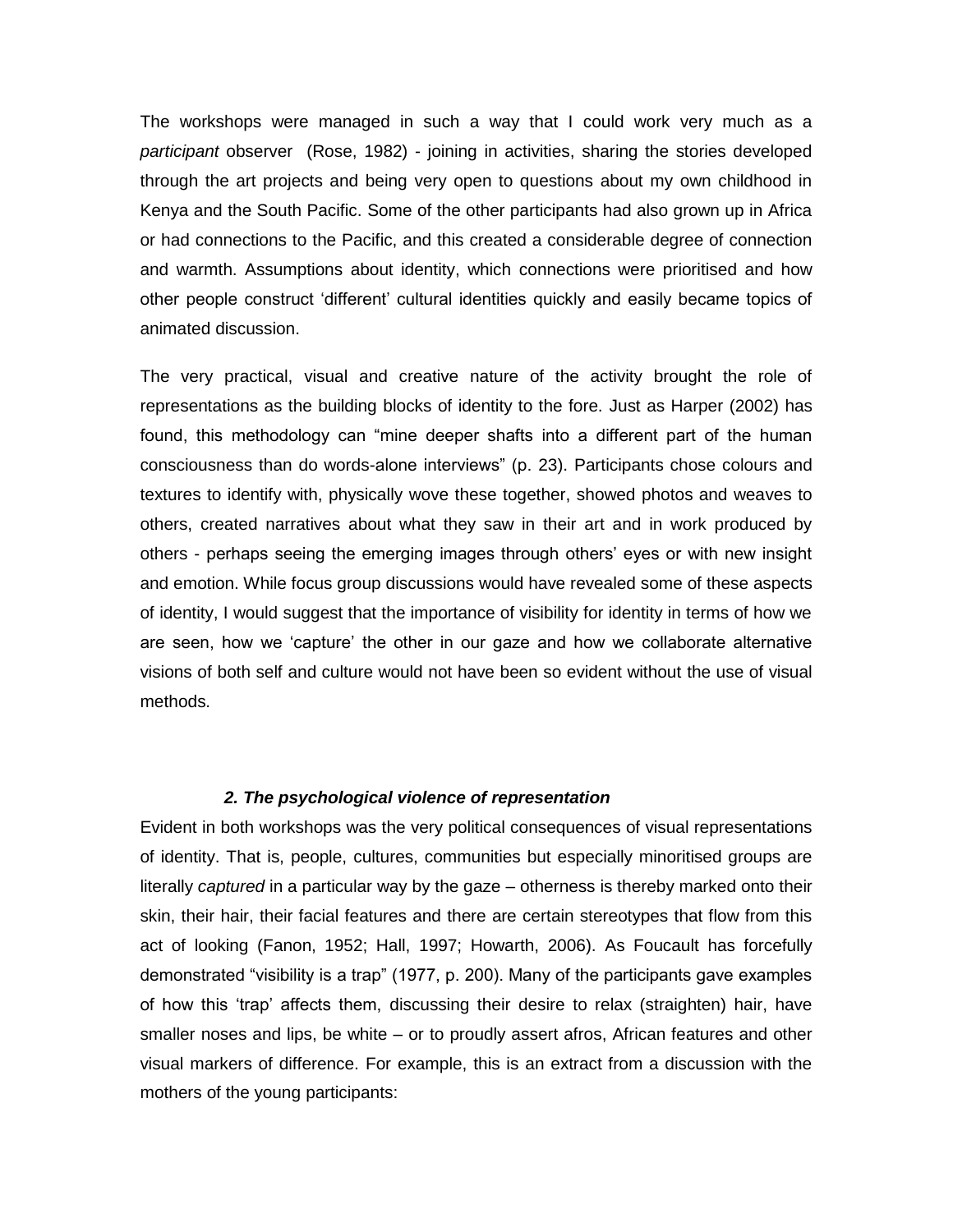- Linda: Because Tracey she never wears her hair down and I"m hoping that might change, you know, as her confidence grows and her own identity, you know, her perception of her own identity. … (When she was younger) Trace was coming home from the nursery in tears because another child wouldn"t kiss her because she thought it might be catching, and this is at three years old. And kids weren"t using the water fountain after my daughter used it. It is terrible, and some woman, "Oh, you've got hair just like my poodle."
- Lucie: I was one of the only three black children in the school and immediately people's eyes were on me and it was just - being singled out. I was very shy and I just wanted to hide, and it was somewhere near that time I remembered thinking "I wish I had straight hair", "I wish I was white'."



#### *Image 2: Red lips*

In these extracts and image two it is possible to see the effects of the psychological violence contained in the politics of representation – as certain representations restrict the ways in which we are seen and so limit the possibilities of self (Howarth, 2002). In analysing image two, produced by Lucie"s youngest child Jamelia, it would be an easy assumption that her daughter"s identity is in fact damaged by the same negative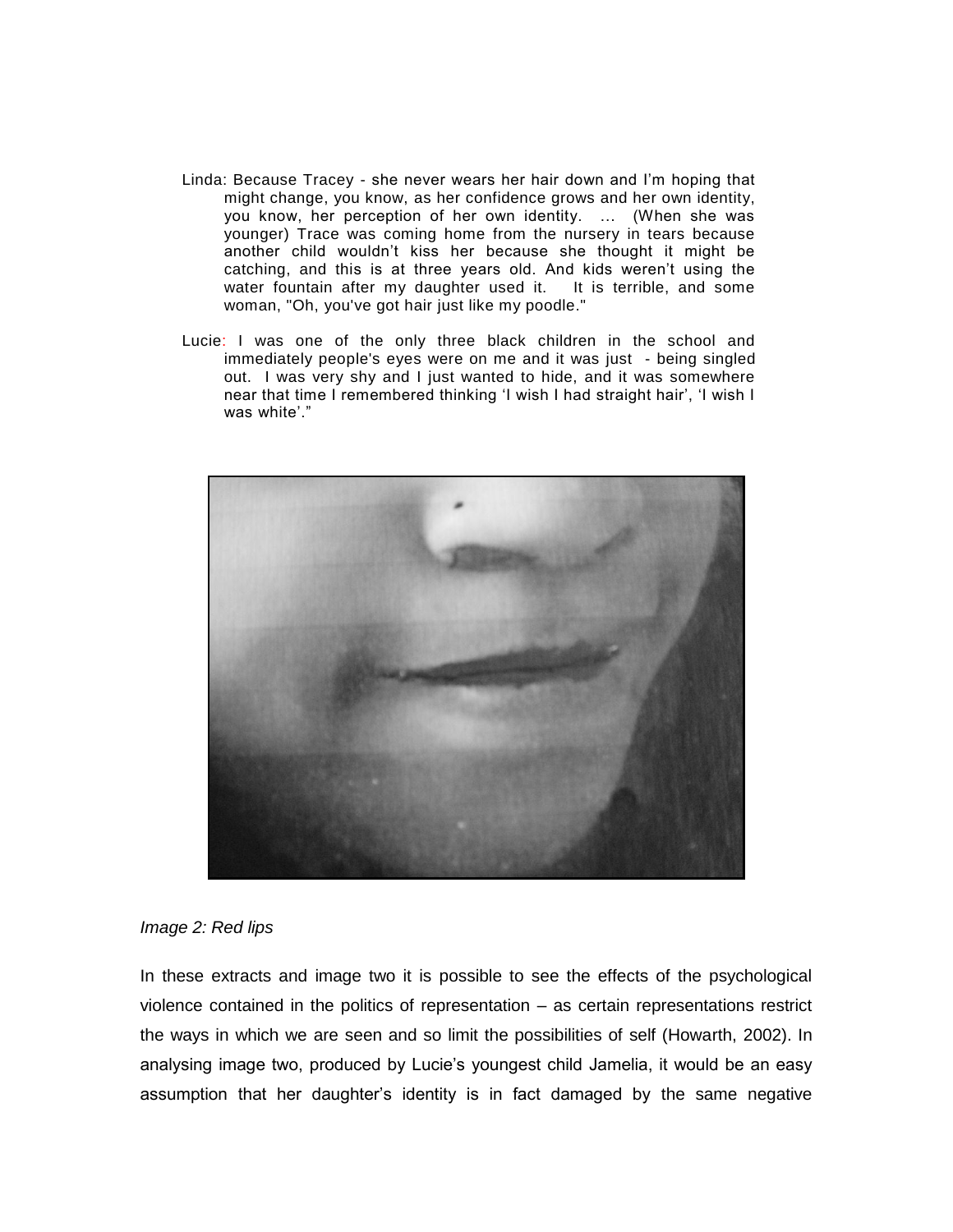representations of blackness that equate beauty with "white" features such as thin lips. Let me explain how this image was produced. In the workshop the artist asked participants to photograph a part of their face that they particularly liked *or* disliked. After these were developed as black and white A3-size pictures participants were invited to paint on the image and to explain the changes they made. One of the aims of this exercise was to explore how we are seen, how others see us and how we may change or challenge this. Most images were changed a great deal – participants enjoyed spending a lot of time adding various colours and patterns as we can see in image three (below). By contrast Jamelia made a few very simple changes to her photo – she painted her lips bright red but also, significantly, made her lips much narrower. In colour this image is quite shocking. The red stands out dramatically against the black and white, and the narrowing of the lips is less obvious, but when seen it jars with common hopes for and FUSION"s ambitions of supporting positive and assertive cultural identities.

From the image alone it is impossible to know what this says about Jamelia"s own identity: whether she is revealing a desire to hide her black features and therefore a certain degree of shame and a spoiled identity (Goffman, 1968), or whether she is demonstrating her knowledge of racialised stereotypes and that this in fact is a subversive attempt to challenge assumptions about beauty, femininity and 'race'<sup>4</sup>. From the verbal data as well as discussions with her mum, it seems just as likely that she is very conscious of racialised representations and is making quiet, determined attempts to unsettle easy assumptions about her identity and what she "should" be like.

#### *3. The creative possibilities produced in 'doing' identity*

Interestingly the other photo that was also barely changed was of someone"s hair. When I asked the teenager who took this photo why he hadn't painted it he simply said, "it's cool like that, no need to change. … Too many people mess with their hair. "Don"t mess with my hair!" (*in a mock angry voice)*". Hair can be a very political issue as it may assert or contest various representations about African and Caribbean identities (Haley, 1998).

 $\overline{a}$ 

 $<sup>4</sup>$  'Race' is problematised with speech marks in order disrupt its taken-for-granted and often naturalised</sup> status in both everyday and academic discourses. This emphasises the socially constructed nature of "race".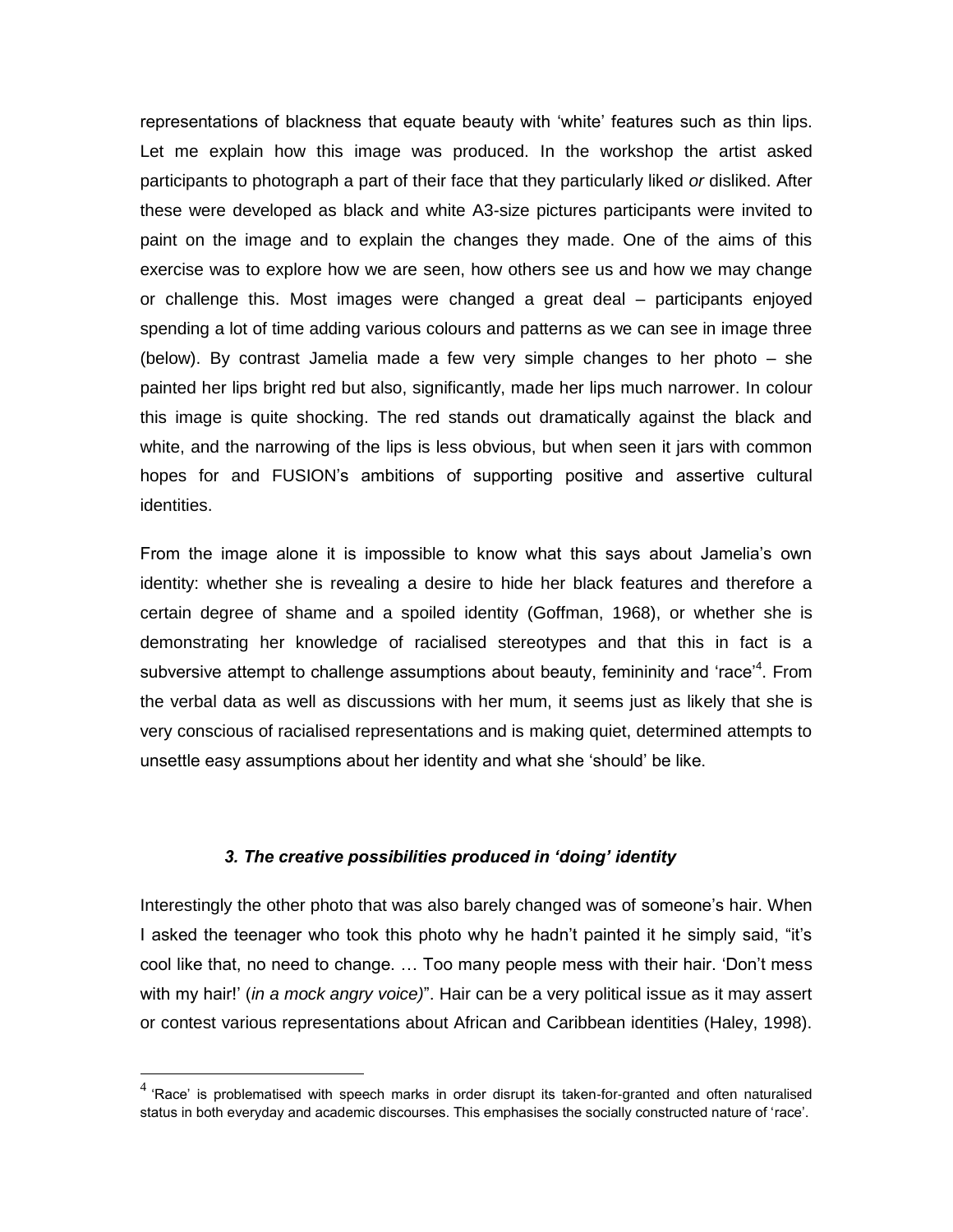The photo itself hints to this significance and the political nature of the connections between how we are seen and how we re-assert identity. The act of taking a photo and then painting over it (or not) was very successful in highlighting the dynamic, creative and provocative aspects of "doing" identity.



*Image 3: My African face*

Image three is another example from the photography and painting activity. Initially Akinyi was very resistant to keeping this photo at all; she said she "hated" the photo and would "put it in the bin". Gentle persuasion from the artist and FUSION"s arts facilitator did not change her mind it seemed and she worked on another image. However, she later came back to the discarded image and spent a good deal of time painting onto it what she described as African colours and textures. At the end of the four day workshop, she admitted that she "really, really liked the picture", saying "you can really express yourself using pictures and art". She went on:

Akinyi: This was an experience. (*laughs*) I hated this photo – my nose! It looked so ugly. Then I thought - this is my nose, it is an African nose (*laughs*). I shouldn"t feel bad about it. So I painted it in a Africany way – the colours of Africa. The hills and valleys of Africa! (*Laughs)…* I like the multicolours too. I mean, it also symbolises I like multicultural – I like living in a multicultural community. I am proud to say that I live in a multicultural community.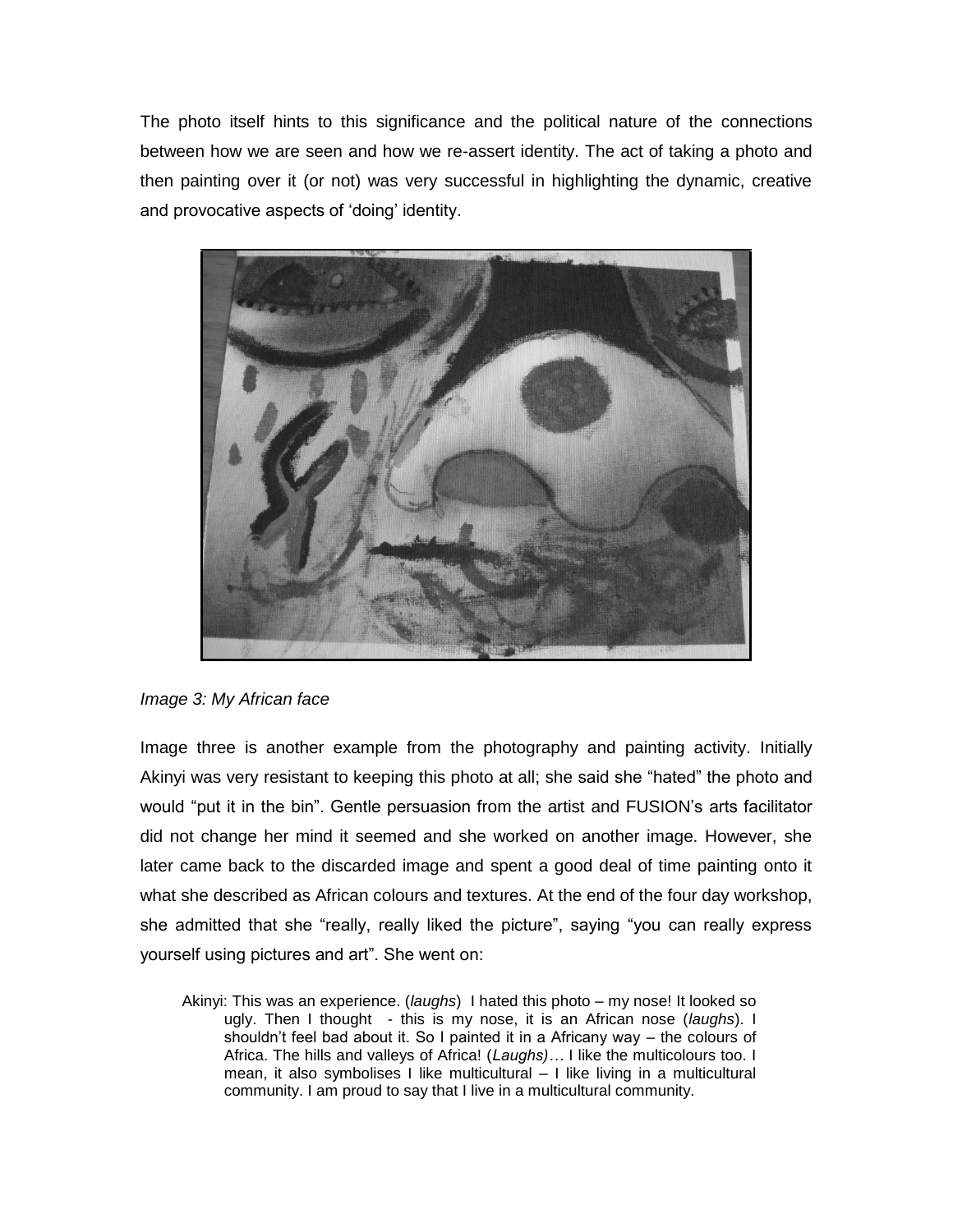Through the workshop as a whole, Akinyi"s attitude seemed to change a great deal. She seems to change how she saw herself, how she dealt with others" representations and expectations of her and this increased her confidence and cultural pride. This parallels a shift from her positioning herself at the centre of her stories, to a focus on the community as a whole. She seems much more assertive and connected to the group by the end of the workshop. One of the other activities seemed to elicit these feelings of a new-found confidence to assert proud identities. This was a dressing-up task – where participants choose from a diverse range of clothes, wigs, hats and props that represented different cultures, generations and fashions. Hair again was a common topic – as children and teenagers choose to play with different types of wigs - making them feel "more African", "like a girl" and "happy". Olive was very enthusiastic about this task – choosing items that reflected what she "was like before", wearing an ankle-length skirt as she used to in Tanzania but in a style that she described as "Australian, hippy-ish and superconfident!". As she explained:

Olive: This gives me a picture (looking in a full-length mirror) of who I can be. Hippy-ish, confident. I used to wear skirts like this. I think this is how Australians are. I will be like this one day. (*pause*) It makes me feel liberated! (*laughs)* Yeah! Liberated! (*Makes a power-to-the-people gesture with her fist).* Yeah, Liberated.

She said this on day one of the workshop. By day four she was even more assertive about her identity and the need to stand up to racism. She told us that she now realised that she has been very much a victim of racism and she had not had the confidence to stand up to racist bullying in the past. She says that the workshops enabled her "to express my feelings and stuff through pictures". She repeats a story that she told earlier of extreme racism on the school bus, racist chants and jokes told literally on a daily basis. She shares with us that she has realised she has never stood up to racists or asked anyone to help her deal with this. While she recognised this would be very daunting, she seemed to feel much less victimised by the situation, realising she has a choice in how to respond.

#### *4. The power of collaboration and collective identities*

What the analysis above fails to highlight is the very collaborated nature of the workshops, the art produced and the narratives told. Many of the participants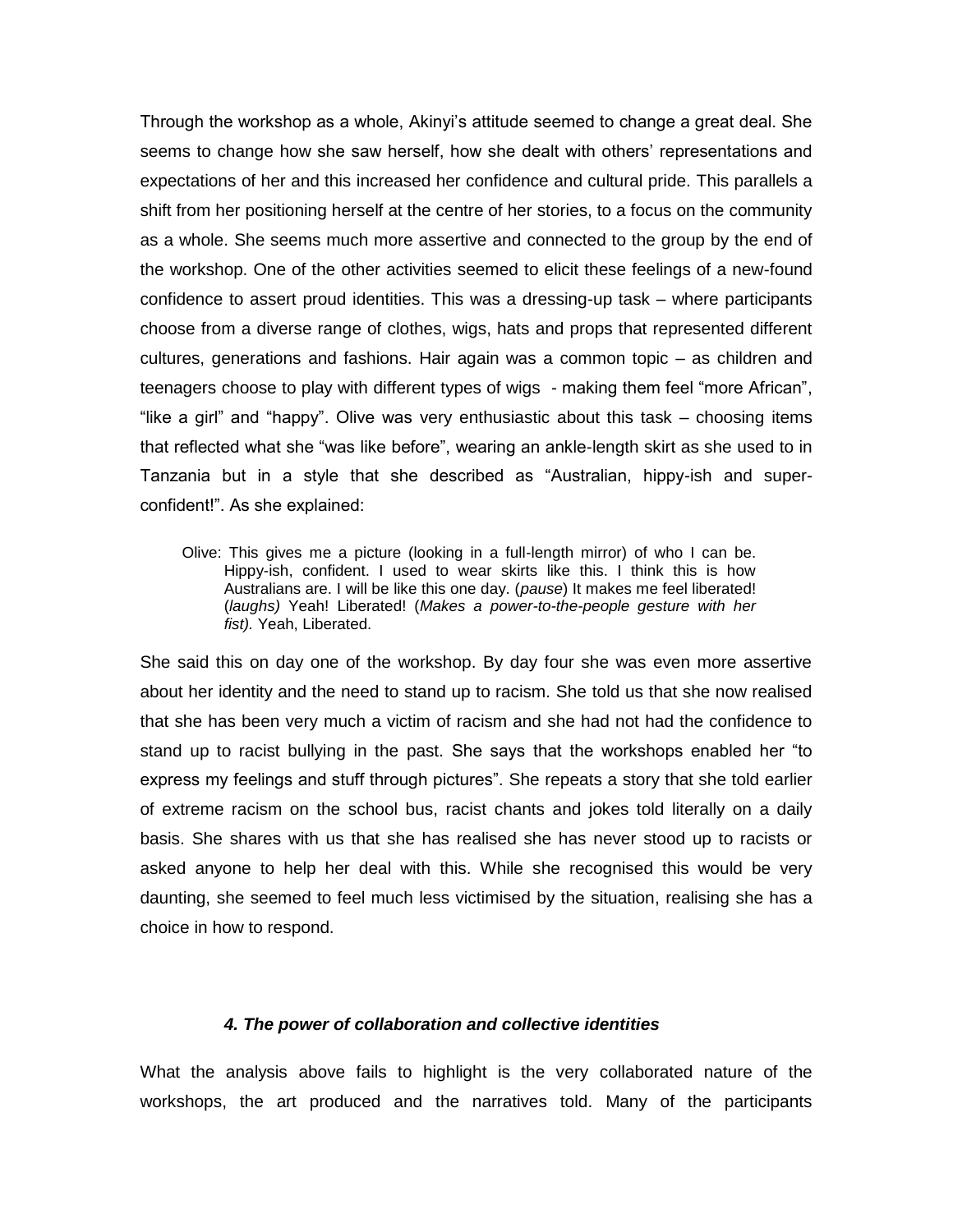commented on the value of having "a space to stop and think about our cultures", as the mothers said, "a forum" where they could "see each others" stories", appreciate differences in cultural experiences and find commonalities in identity-work. Two of the participants talked about what they liked about the workshops:

- Karen: The workshops helped me think about myself, and where I am from. It made me want to learn more, about where I am from. It made me understand myself more – which helps. I liked thinking about what my culture is – the smell of mangoes, West Indian food, and the heat! It is hot. And also my English culture – like was grey skies really! (*laughs)* Because the more I understand myself, the easier it is when I have to deal with racism, the better I deal with it the more I know about myself. Because I feel strong, you know, about who I am.
- Susannah: I liked finding connections with other people. Like she said she thought of the smell of mangoes – so did I! So we both chose the same colours (*in the collective weave)*.

All of the parents and older participants in the photography workshop commented on how much they learnt from each other, especially about experiences of racism. Some of the weaving embodied the collaborative and collective aspects of cultural identities very tangibly – in the production of large collective weaves such as image four (approximately three feet by five feet).

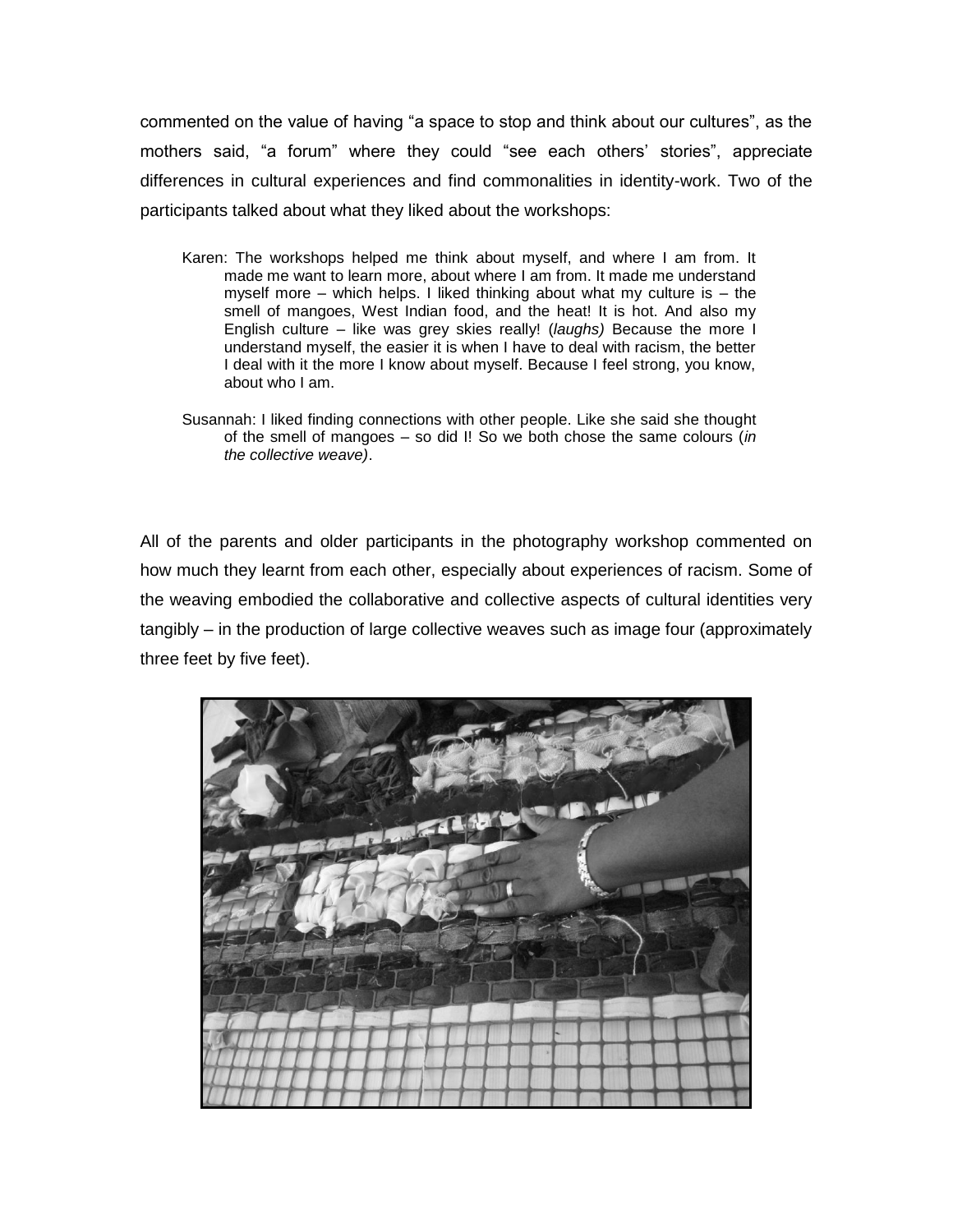#### *Image 4: A collective weave*

Participants wove together colours and fabrics that held cultural significance for them while telling the story of these pieces to each other. In the making of these group weaves, therefore, there was a real sense of a collective narrative of identity emerging – as people found common memories of "home", of food, music and smells, of parents and grandparents, of journeys to other places and connections to Britain. As well as telling these stories to each other, families were also sharing stories, as one of the mothers said:

Lucie: "it reminded me of stories you hear about people who are working and making quilts or weaving in Africa. Not necessarily singing, but working and talking and telling stories and passing around stories from centuries ago. It's something about telling your story to your children that keeps it alive."

Everyone in the workshops was in some way "mixed" – and so, for a change, people enjoyed "being part of the majority", as another mother said. Being in a minority was a more common experience for the children; one parent said that in her children"s school of about 550 children there are only 6 non-white children. Like many of the other parents, she was passionate about the need for organisations like FUSION where they not only learnt about cultural identity and mixed heritage but they also learn how to deal with negative stereotypes and racism. As she said:

Nancy: "They've got to be able to stand up (for themselves). That's what I want for them."

The very practical aspects of the methods invited the participants to work together, share difficult stories of prejudice and hostility and find ways of supporting each other. This made the workshops feel very empowering and invited both individual and collective forms of agency to develop, as other visual researchers have also found in their use of visual methods (e.g. Clark-Ibáñez, 2007; Banks, 2007).

#### **Towards a Visual Social Psychology of Identity and Representation:**

The contextual and relational dynamic of identity has been at the heart of Social Psychological theories on self and identity from Mead"s influential lectures on the self and society, Goffman"s conceptualisation of the performative self, Tajfel"s early studies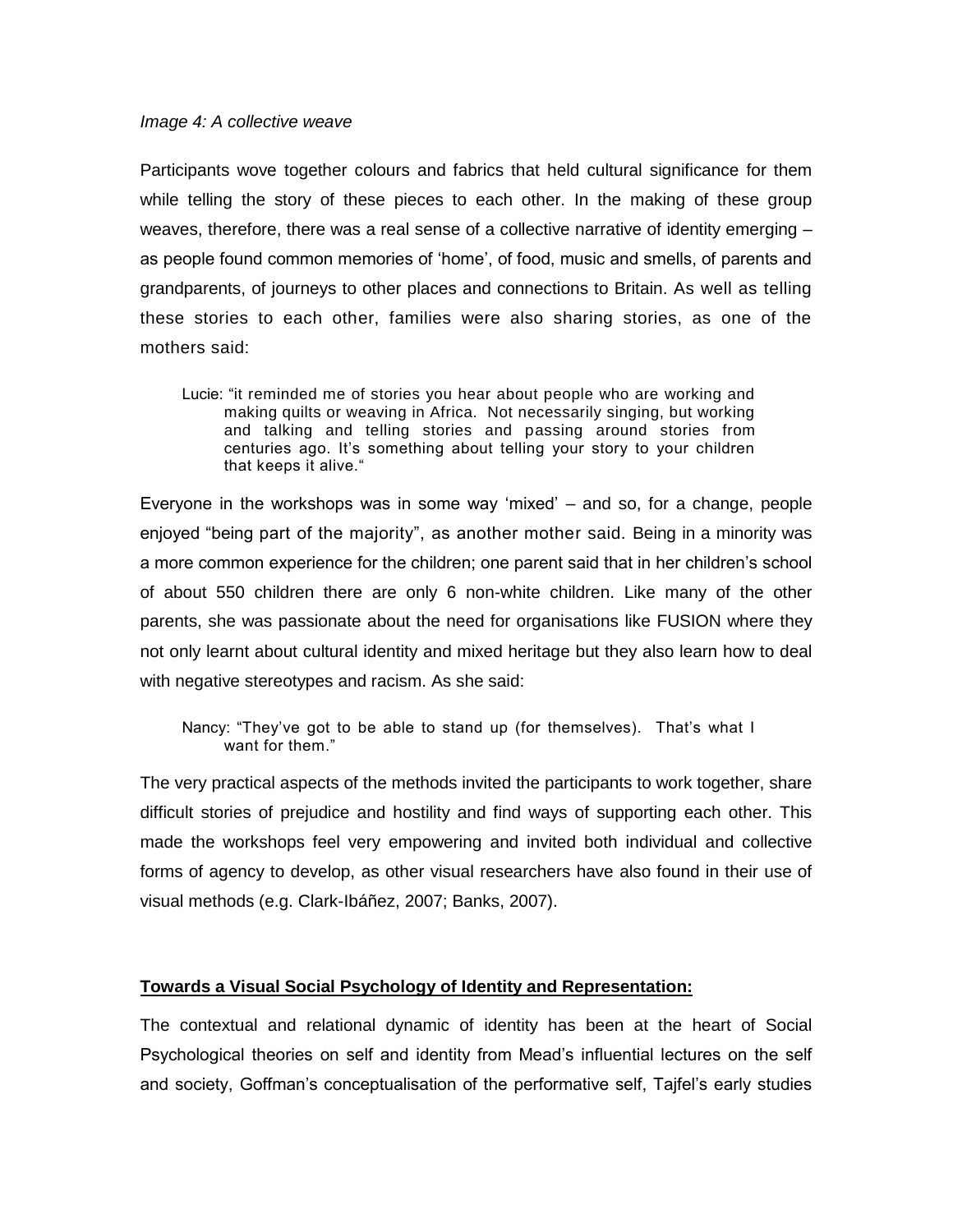of social identity and Turner"s emphasis of the situation specific-nature of identity, and is also highlighted in powerful critiques of the field (e.g. Reicher, 2004; Wetherell and Potter, 1992) and explicit in recent, innovative work on identity and prejudice (e.g., Ahmed, 2000; Condor, 2006; Phoenix, 2006). Despite these weighty intellectual traditions, homogenising and reifying versions of identity and "race" still penetrate the field (Howarth, 2008; Stevens, 2003). I hope that the research described here highlights the potential of visual methods for developing a Social Psychology of identity and representation that instead examines the creativity, collaboration and criticality involved in the telling and performing of cultural identities. This is what I hope I have addressed in this chapter: the importance of visibility for identity and the value of a methodology that brings to the fore the ways in which we see ourselves, are seen by others and the psychological politics that this provokes. Through a visual approach to the psychology of identity we can see how identity is both restricted and liberated by its very visibility.

People"s sense of self, their fluid, dynamic and collaborated sense of connection and disconnection (to many different social groups and communities) and the negotiated limits to the production of identity is something that is often intensely visual. Being British, being white or Asian, being old, being female, having mixed heritage – these are all aspects of ourselves that are seen, displayed and created. The visual aspect of identity at once highlights the conditional politics of the gaze (we cannot often avoid being *seen* in very particular ways - as brown or white or "mixed") and the psychological politics of resistance (there are so many ways of asserting / performing/ challenging what it is to be *seen* as brown or white or mixed). While this is undeniable in racialised contexts – as we impose "race" in the very act of looking, I would argue that visual methods are relevant for looking at all aspects of identity – most importantly the relational and restricted aspects of identity (how identity is literally captured in a social relationships with others) and the creative aspects of identity (how we challenge, resist and re-create how others literally see us).

The workshops described here used the visual to great effect to bring out these tensions between representation and identity, highlight stigmatised assumptions and invite collaborative narratives of positive cultural identities. To summarise, we have seen how:

a) creative photography can capture the gaze of the other and the symbolic violence of racism as well as the possibilities for recasting the self in the eyes of others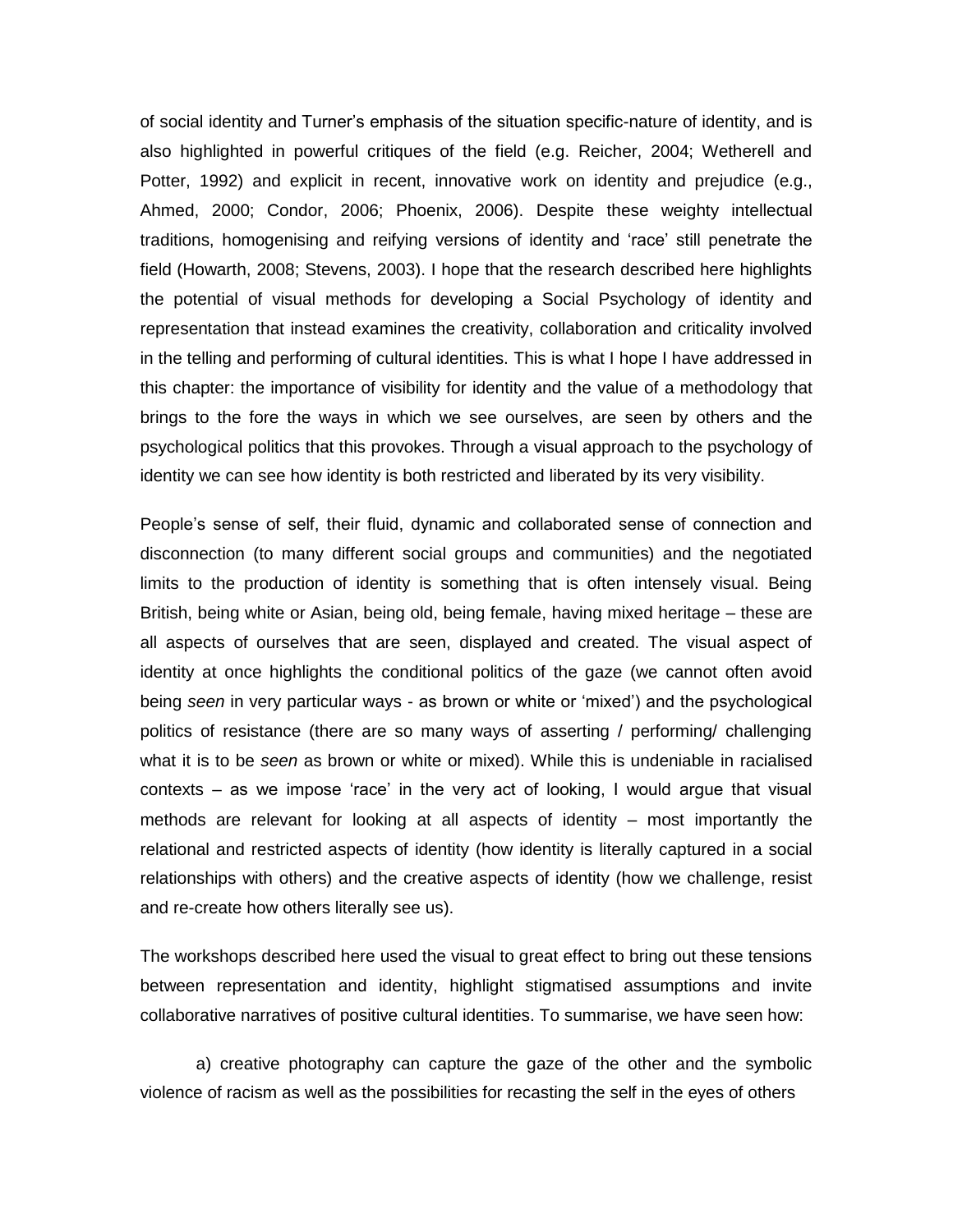b) weaving together different threads and fabrics that resonate with cultural associations and social memories can produce shared images and narratives of connection and disconnection, belonging and exclusion.

One of the participants described identity as "an unfinished project – a work in progress" and this was very evident in the workshops as a whole. Different activities explicitly and implicitly asked the participants to consider how others view them, expect them to be and so impact on their identities. Marcus Banks (2007) has argued that "the act of looking produces knowledge that in turn constitutes society" (p. 42). The activities worked with this principle – and found ways to encourage the participants to challenge the ways they were often looked at, to challenge the knowledge so produced and thereby to challenge the racialisation of society. For example, the act of taking a photo or producing a weave, consciously reflecting on it and debating this with others somehow seems to unsettle negative representations of identity and "race". Hence the visual methods used here portray how *identity is both restricted by and liberated by its very visibility*.

#### **Acknowledgements**

I would like to thank all those at FUSION who contributed to this project, particularly the children, young people and parents who gave of their time and stories so generously. I would also like to thank the artists, the art education officer and all FUSION staff who made the workshops and the research itself such so successful, enjoyable and intellectually rewarding. I am also grateful to the Arts Council for proving the funding for the workshops.

#### **References**

Banks, M. (2007) Using Visual Data in Qualitative Research. London: Sage.

- Ahmed, B. (2000). Constructing racism: Discourse, culture and subjectivity. In C. Squire (Ed.), *Culture in psychology*: London: Routledge.
- Campbell, C, Nair, Y, Maimane, S, Sibiya, Z (2007) Building contexts that support effective community responses to HIV/AIDS. American Journal of Community Psychology. 39(3-4):347-363
- Clark-Ibáñez, M. (2007) Inner-City Children in Sharper Focus: Sociology of Childhood and Photo Elicitation Interviews. (167 – 196) In *Visual Research methods: Image, Society and Representation.* Edited by G.C. Stanczak. London: Sage.
- Condor, S. (2006). Public prejudice as collaborative accomplishment: Towards a dialogic social psychology of racism *Journal of Community and Applied Social Psychology*, **16**, 1-18.

Fanon, F. (1952). Black skin, White Masks. London: Pluto Press.